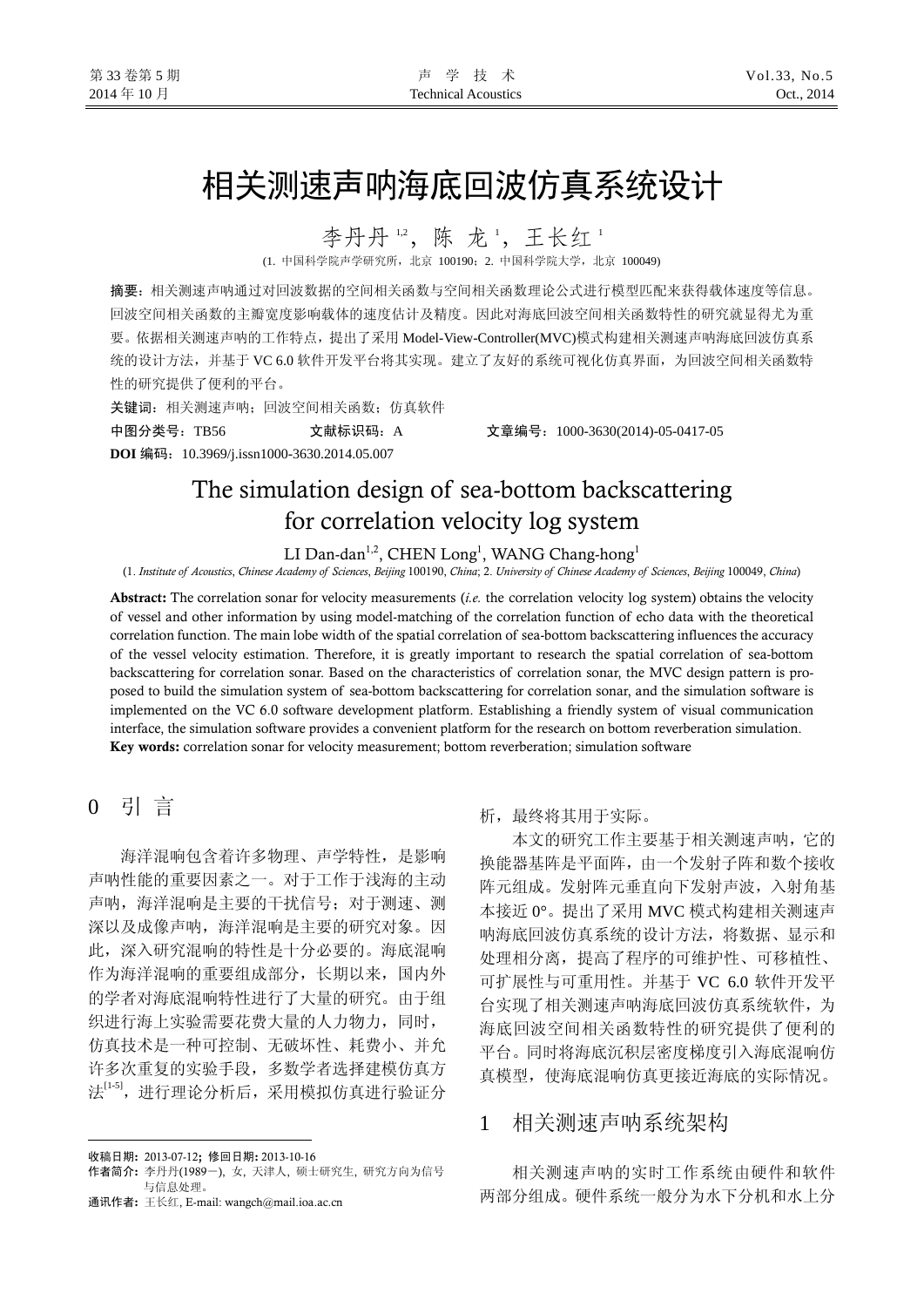机,主要包括换能器基阵、DSP 处理机、数字显示 平台、模拟分机等,完成信号的发射、接收和采集、 存储、处理和显示等功能。软件系统主要完成信号 发射控制、回波采集、数据处理以及结果的显示和 保存等功能。

将相关测速声呐系统的实际工作进行简化,系 统的架构主要包括以下 4 个模块:信号发射、海洋 散射回波、回波接收以及信号处理。如图 1 所示。



Fig.1 The structure of the correlation sonar for velocity measurements

其中,信号发射模块主要负责生成发射声波。 散射回波模块负责形成各接收阵元的海底散射回 波。回波接收模块负责获得散射回波,并进行数据 截取、解调滤波等预处理工作。信号处理模块负责 对经过预处理的回波数据进行再处理,包括空间相 关函数矩阵的计算、模型匹配以及其他处理等。

### 2 海底回波模型

海底混响主要由海底沉积层中沉积物的非均匀 性以及海底界面的不平整性导致的声散射引起的。 很多学者在海底回波建模方面做了大量的工作<sup>[6-8]</sup>, 本文只作出简要的描述说明。

习惯上用海底回波散射截面来表征海底散射强 度。海底回波散射截面为海底表面散射的反向散射 截面与沉积层体积的反向散射截面之和[6-8]:

$$
\sigma(\theta) = \sigma_i(\theta) + \sigma_v(\theta) \tag{1}
$$

其中:  $\sigma_i$ (θ) 为海底表面单位面积单位立体角对应 的散射截面积;  $\sigma_{n}(\theta)$  为海底沉积物单位面积单位 立体角对应的散射截面积。

对应的海底回波强度为[8]

$$
I(t)=I_{i}(t)+I_{\nu}(t)
$$
\n<sup>(2)</sup>

实际的海底沉积层介质具有分层或非均匀结 构,是各向异性的。海底沉积物随着掩埋深度的增 加,由于压实和固结等作用,一般有密度和声速增 大的趋势。密度和声波速度是研究海底声波反射特 性的重要参数。沉积物中的密度梯度和速度梯度使 得海水与沉积层交界面处的声散射变得复杂,影响 到海底表面反射损失、海底表面以及沉积层散射强 度。空间相关函数根据接收阵元接收到的海底回波 数据计算而来,这就使得海底沉积层密度梯度和速 度梯度在空间相关特性的研究过程中具有重要意

义。考虑到海底表层沉积物中速度梯度较密度梯度 弱,因此主要将海底垂直密度梯度引入到海底回波 模型中。

#### 2.1 垂直密度梯度模型

沉积层分布着各种类型的沉积物,不同类型沉 积物的密度不同。垂直方向上,海底表层沉积物的 密度梯度主要由生物扰动作用形成。生物扰动作用 是生物体对沉积物颗粒的混合作用<sup>[9]</sup>。沉积层表层 的沉积物受到生物扰动作用,孔隙率不断变小,密 度不断增大。由于沉积作用是持续进行的,后续沉 积物将表层的沉积物掩埋,成为表层沉积物。掩埋 深度越深,生物扰动作用时间就越长,孔隙率越小, 密度越大。即随着深度的增加沉积物密度迅速增 加。随着沉积深度增加至一定值时,生物扰动作用 最终将会停止。

海底沉积层密度是随深度变化的函数,可以表 示为[10]:

 $\rho(z) = \rho_s - (\rho_s - \rho_0)/(1 + az), \quad z \ge 0$  (3) 式中, z 为沉积物掩埋深度, z=0 表示海水与沉积 层交界面;  $\rho$ <sub>s</sub>为深度 *z*=∞ 处沉积物密度;  $\rho_0$ 为海 水与沉积层交界面处密度; 为密度分布参数。 *a*

由式(3)可知, 当 $\rho_s = \rho_0$ 时,  $\rho(z) = \rho_s$ , 即未引 入密度梯度情况下沉积物的密度。

#### 2.2 反射系数的计算

假设海底沉积层介质为各向同性的流体时,声 波在海水与沉积层交界面上的反射系数一般表示 为瑞利反射系数:

$$
R(\phi) = \frac{\rho v \sin \phi - [1 - (v \cos \phi)^{2}]^{\frac{1}{2}}}{\rho v \sin \phi + [1 - (v \cos \phi)^{2}]^{\frac{1}{2}}}
$$
(4)

其中,  $\rho = \rho_s / \rho_w$ ,  $\rho_w$ 为海水密度;  $v = v_s / v_w$ ,  $v_s$ 和 *vw* 分别为声波在沉积层和海水中的传播速度;  $\phi = \pi/2 - \theta$ 为掠射角, θ 为入射角。

引入沉积层垂直密度梯度,结合沉积层密度公 式(3), 反射系数可表示为:

$$
\stackrel{\text{def}}{=} \rho_0 \neq \rho_w \text{ H},
$$
\n
$$
R(\phi) = \frac{R_1 + R_2}{R_1 R_2 + 1}
$$
\n
$$
(5)
$$

$$
R_{\rm I} = (\rho_0 v_s - \rho_w v_w) / (\rho_0 v_s + \rho_w v_w) \tag{6}
$$

$$
R_2 = -\int_0^\infty \frac{a\left(\rho_s - \rho_0\right)}{2\left(1 + az\right)^2 \rho(z)} e^{2ik\sin\phi z} dz \tag{7}
$$

其中, 
$$
k \, \forall \, \exists \, \rho_0 = \rho_w \, \forall \, f
$$

\n当  $\rho_0 = \rho_w \, \forall f$ 

\n $R(\phi) = R_2$ 

\n(8)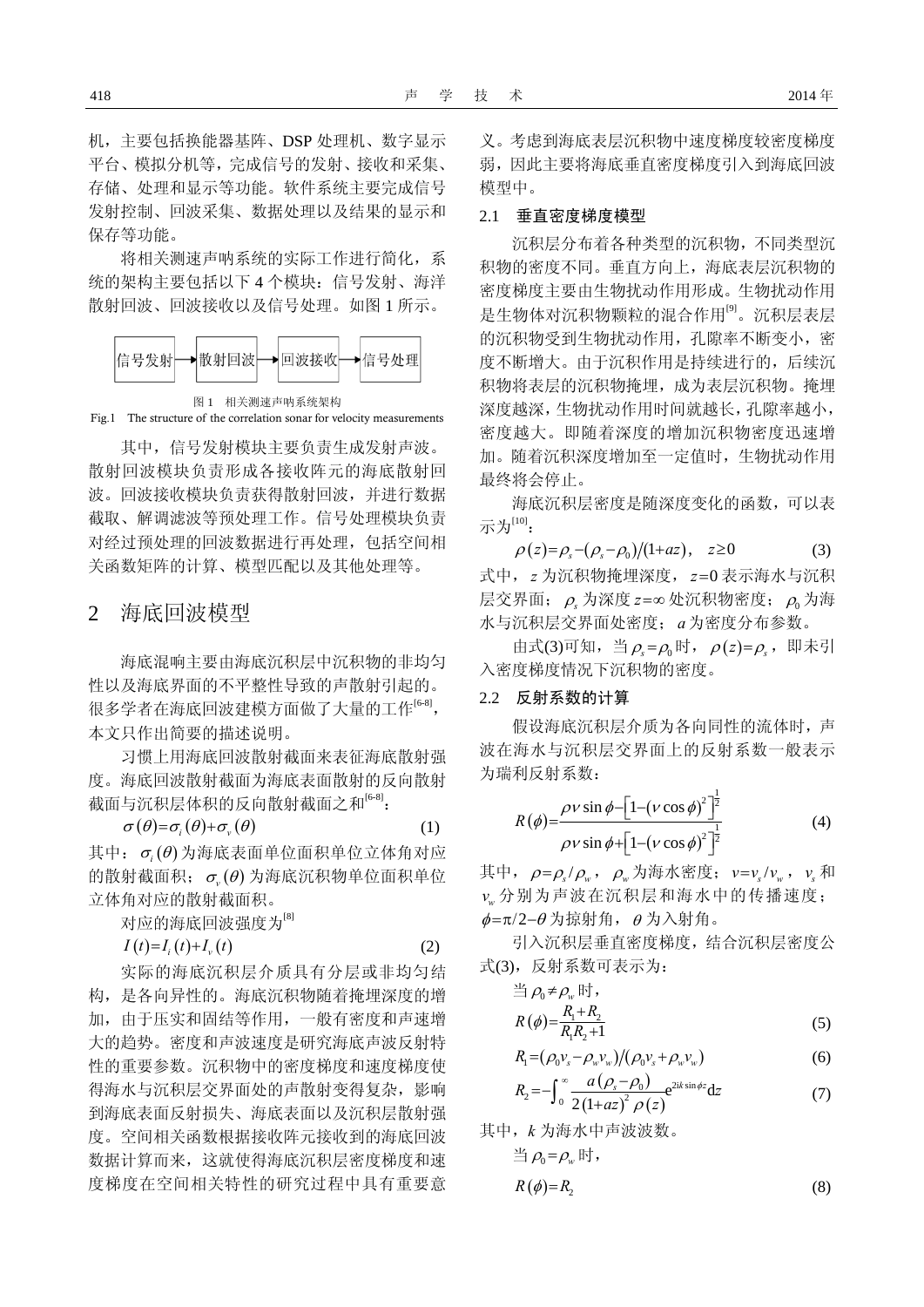#### 2.3 海底表面散射模型

建立海底表面散射模型主要有两种方法:一种 是基于小尺度微扰近似建立的微扰模型;另一种是 基于大尺度基尔霍夫近似建立的基尔霍夫模型。考 虑到相关测速声呐垂直向下发射声波的工作特点, 采用基尔霍夫模型对海底表面的散射回波进行建 模。

根据基尔霍夫模型,海底表面的回波散射截面  $H^{[7]}$ 

$$
\sigma_i(\theta) = \frac{b q_c |R(0^\circ)|^2}{8\pi \left[\sin^{4\alpha}(\theta) + d q_c^2 \cos^4(\theta)\right]^{1+\alpha/2}\qquad(9)}
$$

其中:

$$
q_c = C_h^2 2^{1-2\alpha} k^{2(1-\alpha)}
$$
 (10)

$$
d = \left[ \frac{8\alpha^2 \Gamma \left( \frac{1}{2\alpha} + \frac{1}{2} \right)}{\Gamma \left( \frac{1}{2} \right) \Gamma \left( \frac{1}{\alpha} \right) \Gamma \left( \frac{1}{2\alpha} \right)} \right]^{2\alpha} \tag{11}
$$

$$
b = \frac{d^{\frac{1}{2} + \frac{1}{2\alpha}} \Gamma\left(\frac{1}{\alpha}\right)}{2\alpha} \tag{12}
$$

$$
C_h^2 = \frac{2\pi w_2 h_0^{-\gamma_2} \Gamma(2-\alpha) 2^{-2\alpha}}{\alpha (1-\alpha) \Gamma(1+\alpha)}
$$
(13)

$$
\alpha = \frac{\gamma_2}{2} - 1\tag{14}
$$

其中: w2为表征海底表面起伏程度的二维高度谱的 谱强度; <sup>2</sup> <sup>γ</sup> 为谱指数; 为参考长度; <sup>0</sup> *h* Γ(⋅) 为 Gamma 函数。

*t* 时刻接收到的海底表面散射回波强度为[8]

$$
I_i(t) = \int_{\varphi=0}^{2\pi} \int_{\theta=\theta_i(t)}^{\theta_2(t)} I_x\left(t - \frac{2R}{V_w}\right) \frac{\sigma_i(\theta) b^4(\theta, \varphi)}{R^4 10^{\alpha_w R/5}} dA \tag{15}
$$

其中: ( ) *<sup>x</sup> I t* 为发射声波强度;*R L*= /cos<sup>θ</sup> ,*L* 为发 射阵元与海底的垂直距离;  $dA = R^2 \sin \theta d\theta d\varphi$ ,  $\varphi$  为 水平方位角; α 为声波在海水中的衰减系数;  $b(\theta, \varphi)$  为收发系统的指向性系数;  $\theta_i(t)$  和  $\theta_i(t)$  分 别为 时刻散射区域对应入射角的下限和上限。 *t*

#### 2.4 海底沉积层体积散射模型

其中,

沉积层的体积散射截面表示为[6,8]

$$
\sigma_{\nu}(\theta) = 5\sigma_2 \nu_l(\theta)/A \tag{16}
$$

其中: A=2/(10 log<sub>10</sub> e);  $\sigma_2 = \sigma_{v0}/\alpha_b$  为体积散射常 数,  $\sigma$ <sub>0</sub> 为体积散射系数, α<sub>b</sub> 为声波在沉积层中的 衰减系数;  $u_i$  (θ) 为大尺度粗糙海底表面的均方根 斜率ς较小(ς<0.1) 情况下声波的双程传播损失<sup>[6,8]</sup>:

$$
v_{1}(\theta) = \frac{1}{\sqrt{\pi_{\mathcal{S}}}} \int_{\theta - \pi/2}^{\theta} v_{f}(\theta - \theta) \exp\left(-\frac{\theta^{2}}{\varsigma^{2}}\right) d\theta \qquad (17)
$$

 $(1-\alpha)$  $\int_{2}^{\infty}\left[2\pi w_{2}h_{0}^{-\gamma_{2}}\right]^{\frac{1}{\alpha}}\left(k^{2}\right)^{1/2}$  $2(1)$  $\left[w_2 h_0^{-\gamma_2}\right]^{\frac{1}{\alpha}}\left(k^2\right)^{\frac{1-\alpha}{\alpha}}$  $\varsigma^2 = \frac{\left[2\pi w_2 h_0^{-\gamma_2}\right]^{\frac{1}{\alpha}}}{2(1-\alpha)} \left(\frac{k^2}{\alpha}\right)^{\frac{1}{\alpha}}$ (18)

 $v_{f}(\theta)$ 为海底表面平整情况下的双程传播损失。  $v_f(\theta) =$ 

$$
\begin{cases}\n\left[1 - R^2 (90^\circ - \theta)\right]^2 \cos^2 \theta \left[1 - \left(v \sin \theta\right)^2\right]^{-1/2}, \theta > \theta_c \quad (19) \\
0, \qquad \theta \le \theta_c\n\end{cases}
$$

其中,  $\theta_c = \sin^{-1}(v^{-1})$ 为全反射时临界角。则*t* 时刻接 收到的沉积层体积散射回波强度为<sup>[8]</sup>:

$$
I_{\nu}(t) = \int_{\varphi=0}^{2\pi} \int_{\theta=\theta_{i}(t)}^{\theta_{2}(t)} \frac{\sigma_{\nu_{0}} \nu_{l}(\theta) b^{4}(\theta, \varphi)}{R^{4} 10^{\alpha_{\nu}R/5}} \cdot \left\{ \int_{l=l_{1}(t)}^{l_{2}(t)} I_{x}\left(t_{d} - \frac{l-l_{1}(t)}{\nu_{s}}\right) \exp\left(-2\beta_{e}l\right) \mathrm{d}l \right\} \mathrm{d}A \tag{20}
$$

其中: β<sub>e</sub>=0.2303α<sub>b</sub>; l<sub>1</sub>(t)和l<sub>2</sub>(t)分别是 t 时刻声 波的首部和尾部在沉积层中传播的距离。

## 3 仿真系统软件的设计与实现

MVC(Model-View-Controller)是一种软件设计 模式,它的设计思想是将一个应用的输入、处理、 输出流程按照 Model、View、Controller 进行分离。 模型(Model)负责数据管理,视图(View)负责从模型 中获得信息,并在屏幕上加以显示。控制器 (Controller)负责对模型中任何变化的传播加以控 制,确保用户界面和模型之间的对应关系,协调着 模型和视图的工作。

MFC 文档-视图结构是在 MVC 支撑下软件界 面体系结构的一个具体应用模型。文档用来管理和 保存数据,视图用来显示数据。本文采用 MVC 设 计模式,基于 MFC 文档-视图结构来实现仿真系统 软件,有利于软件的功能扩展和后期维护。

#### 3.1 模型部分

模型是仿真软件的主体部分,主要包括业务逻 辑模块和数据模块。

依据上述相关测速声呐的系统架构,业务逻辑 模块主要完成生成发射信号、模拟海底散射过程、 接收回波数据,处理回波数据。图 2 给出了工作流 程图。

数据模块使用一个数据类,相当于一个数据 库,定义各种数据格式以及共享数据变量等,并实 现简单的数据读取、存储等功能。文档类负责从数 据库中获取需要显示的各种数据,并进行一些简单 的数据转换,提供给各视图类显示。

#### 3.2 控制器部分

软件的控制器部分由一个引擎类来实现,负责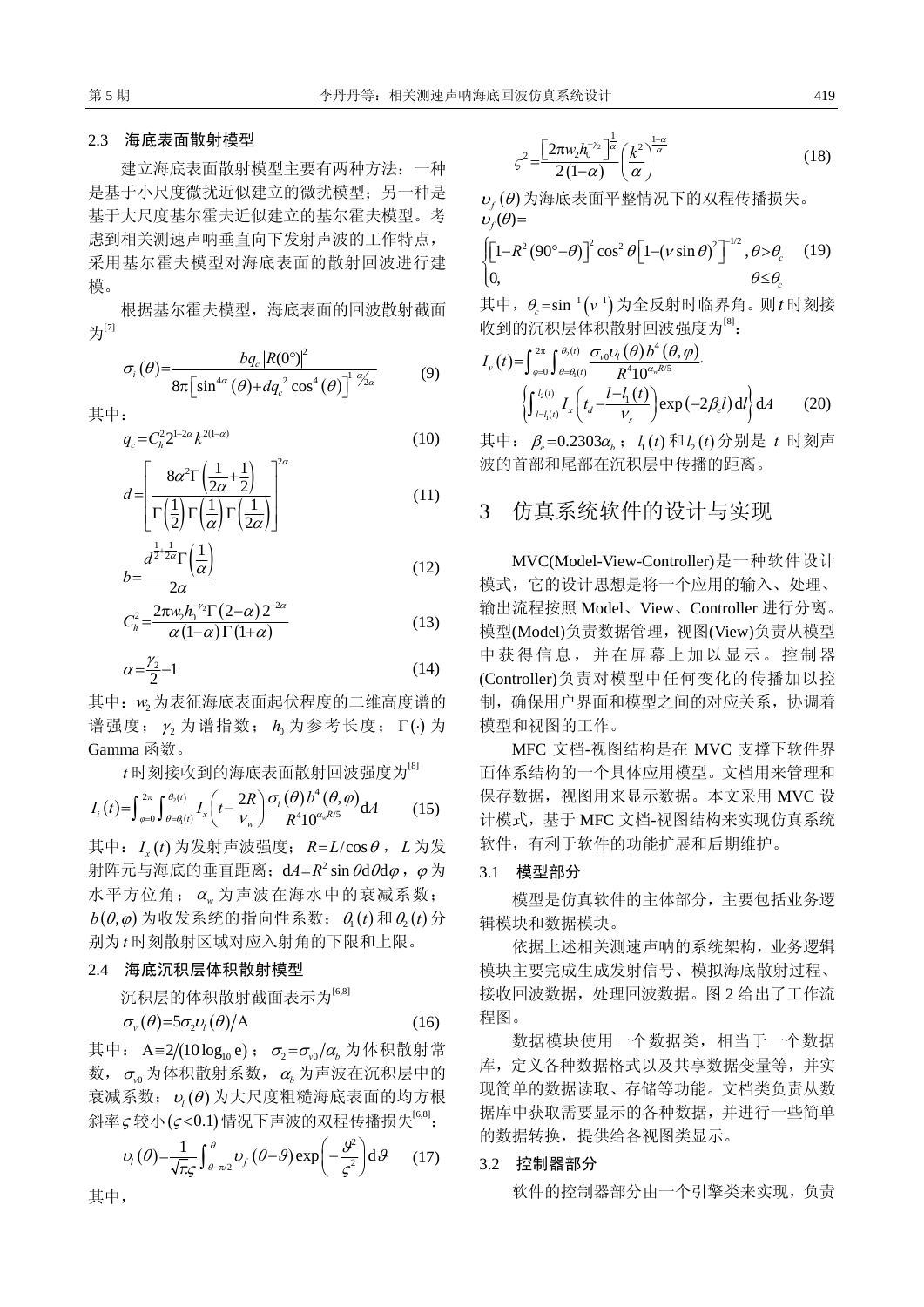

图 2 仿真软件的工作流程图 Fig.2 The working flowchart of the simulation software

接收来自界面的请求,如参数设置请求、开始仿真 请求。将其交给模型进行处理。

图 3 为用户参数设置界面,引擎类需接收的参 数有:

(1) 系统的收发综合开角。相关测速声呐发射 阵元垂直向下发射声波,发射开角为 30°,接收开 角为 60°,系统的收发综合开角为 19.0°,发射声波 呈圆锥形。

(2) 声波入射角度。根据相关测速声呐工作特 点,默认入射角度为 90°。

(3) 独立仿真次数。在计算空间相关函数时, 采用多次独立仿真求平均的方法。

(4) 海底深度。相关测速声呐的作用距离。

(5) 沉积物平均粒径的Φ值。该参数表征各种 沉积物类型,区分不同海底地质。

(6) 脉冲填充数( *Q* 值)。使用的发射声波是经 过载波调制的宽带伪随机信号,*Q*值用于调节发射 信号带宽。

(7) 密度分布参数(*a*)。表征沉积层密度梯度的

大小,当密度分布参数的值为零时,根据式(3),为 未引入密度梯度,将沉积层视为各向同性的、均匀 的流体。

(8) 载波频率。

(9) 载体三维速度。用于发射信号的形成。

| 海底混响仿真参数设置                                |                   |
|-------------------------------------------|-------------------|
| 仿真参数设置                                    |                   |
| 19<br>收发综合开角(度)                           | 90<br>入射角[度]      |
| 1<br>独立仿真次数                               | 500<br>海底深度[m]    |
| 3<br>沉积物平均粒径                              | 4<br>Q值           |
| 50<br>密度分布参数[1/m]                         | 23000<br>载波频率[Hz] |
| 载体速度<br>'n<br>x方向<br>o<br>v方向<br>o<br>z方向 |                   |
| 确定                                        | 取消                |
| 冬 3                                       | 用户参数设置界面          |

#### 3.3 视图部分

由于模型和视图的分离使得一个模型可以对 应多个视图。本文采用切分静态视图来实现单文档 多视图, 即将主框架窗口划分为几个子窗口, 每个 子窗口代表一个视图,内容由对应的视图来管理, 所有的视图各自与文档相关联,从文档获得数据。 各视图分别用于仿真参数的文本显示以及回波的 散射截面、某接收阵元接收的海底回波、回波的空 间相关函数以及沉积层密度梯度的图形显示。效果 图如图 4 所示。该仿真结果采用表 1 所示仿真参 数,考虑沉积层的密度梯度,密度分布参数为50/m。



图 4 仿真软件的运行效果图 Fig.4 The effect drawing of simulation software running

| Table 1 Parameters of simulation |
|----------------------------------|
| 表 1 仿真参数                         |

|  |  |  |  | 载波 载体 载体 载体                                                                                                                                                           |  |
|--|--|--|--|-----------------------------------------------------------------------------------------------------------------------------------------------------------------------|--|
|  |  |  |  | 综合 入射 <sub>仿真</sub> 海底       载波 载体 载体 载体<br>开角 角度 次数 深度 <i>φ  Q  a</i> /m 频率 速 <b>X</b> 速 <b>Y</b> 速 <b>Z</b><br>/(°)  /(°)  /m             /kHz /(m/s) /(m/s) /(m/s) |  |
|  |  |  |  | /kHz $/(m/s)/(m/s)/(m/s)$                                                                                                                                             |  |
|  |  |  |  | 19 90 1 500 3 4 50 23 0 0                                                                                                                                             |  |

仿真参数直接影响回波空间相关函数。本文所 设计的仿真软件可根据用户的需求,在不同仿真参

Fig.3 The interface of parameter setting